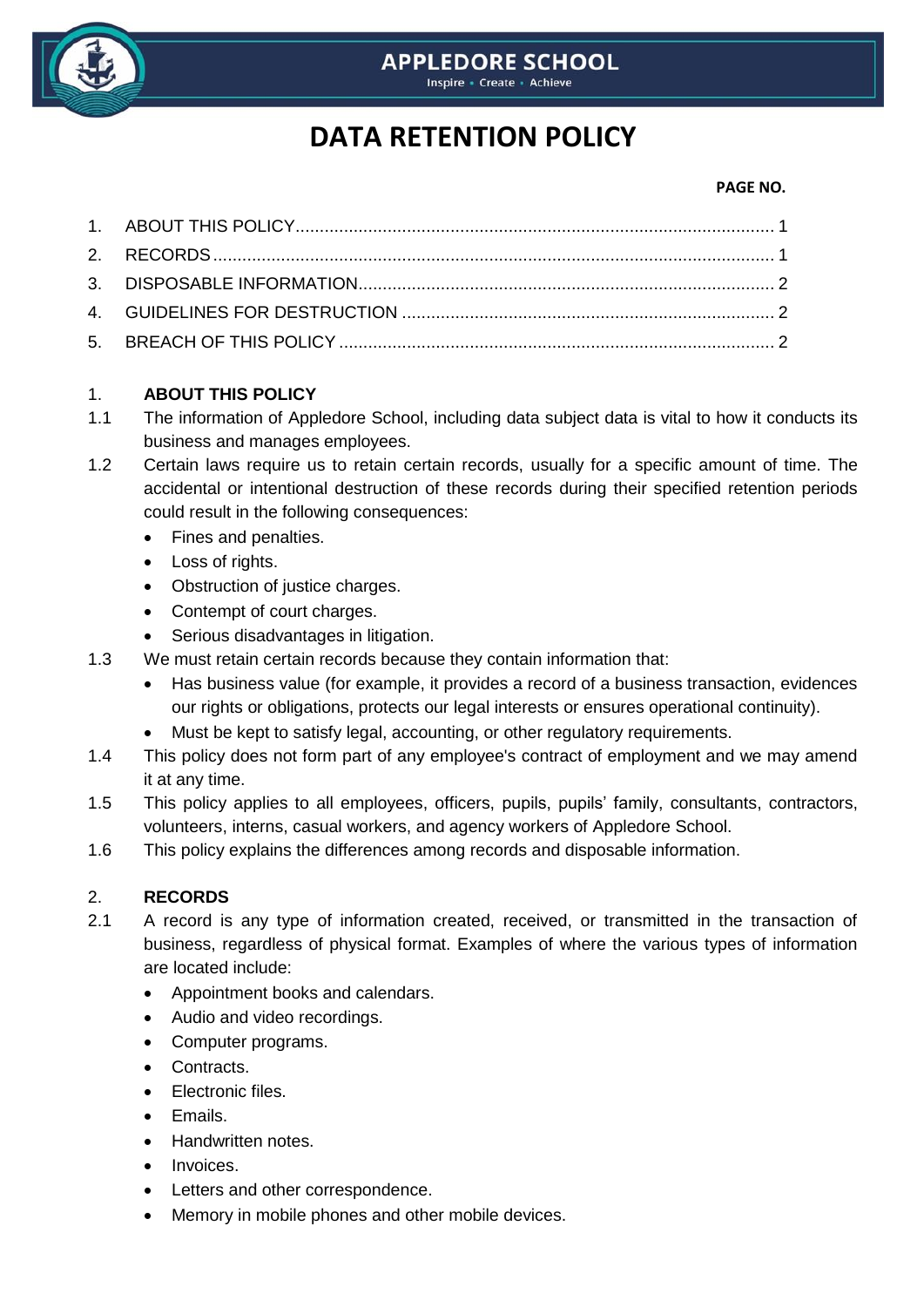- Online postings, such as on Facebook, Twitter, Instagram, and other social media platforms and websites.
- Performance reviews
- Voicemails.
- 2.2 Any records that hold Personal Data (any information which can be used to identify a living individual, e.g. name, address, telephone number, email) are to be considered part of the relevant category listed in the Records Retention Schedule contained in the Appendix to this policy and must be retained for the amount of time indicated in the Records Retention Schedule.
- 2.3 All records are to be considered and treated as confidential information and should not be disclosed to any third party (including police, courts or other investigatory bodies) without the permission of a Director and/or Privacy Officer.
- 2.4 A record should not be retained beyond the period indicated in the Record Retention Schedule, unless a valid business reason (or other situations, e.g. litigation) requires that is retained beyond the set period. If you are unsure whether to retain a certain record, contact the Privacy Officer.

### 3. **DISPOSABLE INFORMATION**

- 3.1 Disposable information consists of data that may be discarded or deleted at the discretion of the user once it has served its temporary useful purpose and/or data that may be safely destroyed because it is not a record as defined by this policy. Examples include:
	- Duplicates of originals (that have not been annotated).
	- Preliminary drafts of letters, memoranda, reports, worksheets, and informal notes that do not represent significant steps or decisions in the preparation of an official record.
	- Books, periodicals, manuals, training binders, and other printed materials obtained from sources outside of the company and retained primarily for reference purposes.
	- Spam and junk mail.

### 4. **GUIDELINES FOR DESTRUCTION**

- 4.1 Each member of staff is responsible for the continuing process of identifying the records that have met their required retention period and supervising their destruction. The destruction of confidential, financial, and personnel-related records must be conducted by shredding if possible our may be outsourced to a reputable third party who provides record destruction services. Non-confidential records may be destroyed by recycling. The destruction of electronic records must be coordinated with the Privacy Officer.
- 4.2 The destruction of records must stop immediately upon notification from the Privacy Officer, a Director or on notice that the company may be involved in a lawsuit or an official investigation.

### 5. **BREACH OF THIS POLICY**

- 5.1 Breach of this policy may result in disciplinary action up to and including dismissal. Any member of staff suspected of committing a breach of this policy will be required to co-operate with our investigation, which may involve handing over relevant passwords and login details.
- 5.2 You may be required to remove any social media content that we consider to constitute a breach of this policy. Failure to comply with such a request may in itself result in disciplinary action.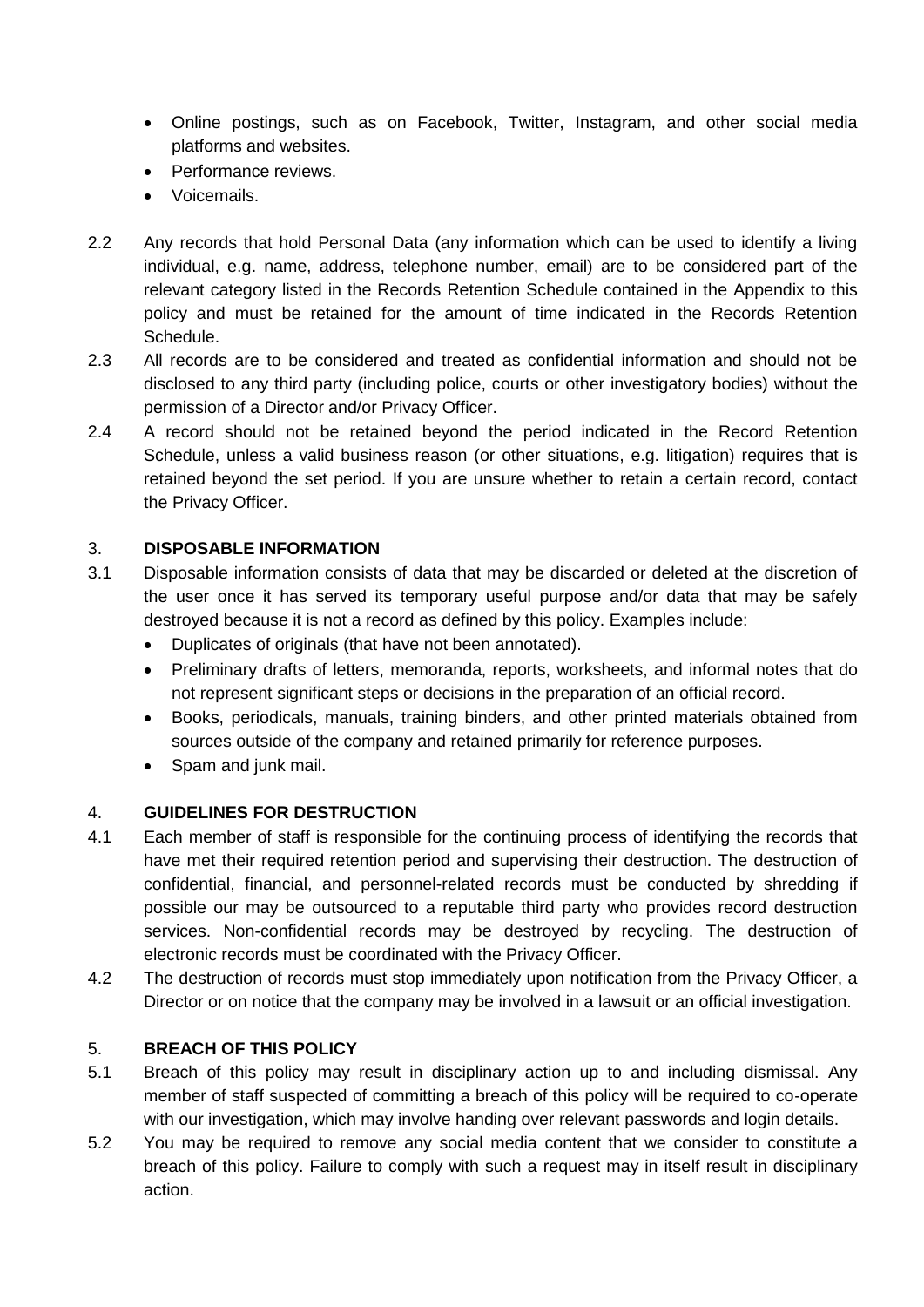#### **APPENDIX**

#### **Record Retention Schedule**

Employees should give special consideration to the categories of documents listed in the record retention schedule below. Avoid retaining a record if there is no business reason for doing so, and consult with the Privacy Officer if unsure.

| <b>RECORD</b>                                                  | <b>RETENTION PERIOD</b>                        |  |  |  |
|----------------------------------------------------------------|------------------------------------------------|--|--|--|
| <b>Personnel Records</b>                                       |                                                |  |  |  |
| Benefits descriptions per employee                             | 7 years                                        |  |  |  |
| Employee applications, resumes and other                       | 1 year                                         |  |  |  |
| selection process documents for unsuccessful                   |                                                |  |  |  |
| candidates.                                                    |                                                |  |  |  |
| Unsolicited and speculative application and                    | 1 year unless asked to be retained on file for |  |  |  |
| resumes                                                        | future use by the applicant                    |  |  |  |
| Employee offer letters (and other documentation                | 7 years from the date of termination           |  |  |  |
| regarding hiring, promotion, demotion, transfer,               |                                                |  |  |  |
| lay-off, termination or selection for training)                |                                                |  |  |  |
| Records relating to background checks on                       | 5 years from when the background check is      |  |  |  |
| employees                                                      | conducted                                      |  |  |  |
| Allegations/complaints                                         | 7 years from the date of termination           |  |  |  |
| Grievance and Disciplinary records                             | 7 years from the date of termination           |  |  |  |
| Employment contracts; employment and<br>termination agreements | 7 years from the date of termination           |  |  |  |
| Employee records with information on expenses                  | 5 years                                        |  |  |  |
| and non-salaried pay                                           |                                                |  |  |  |
| Hazardous material exposures                                   | Indefinitely                                   |  |  |  |
| Supplemental record for each occupational injury               | Indefinitely                                   |  |  |  |
| or illness                                                     |                                                |  |  |  |
| Job descriptions, performance goals and reviews;               | 7 years from the date of termination           |  |  |  |
| garnishment records                                            |                                                |  |  |  |
| Employee tax records                                           | 7 years from the date tax is due or paid       |  |  |  |
| Medical referrals, exams/checks and sickness                   | 7 years from the date of termination           |  |  |  |
| records                                                        |                                                |  |  |  |
| Pension plan and retirement records                            | Indefinitely                                   |  |  |  |
| <b>Payroll Records</b>                                         |                                                |  |  |  |
| Payroll registers (gross and net)                              | Indefinitely                                   |  |  |  |
| <b>Corporate Records</b>                                       |                                                |  |  |  |
| Articles of Incorporation, Bylaws, Corporate Seal              | Indefinitely                                   |  |  |  |
| Annual corporate filings and reports to secretary              | Indefinitely                                   |  |  |  |
| of state and attorney general                                  |                                                |  |  |  |
| Board policies, resolutions, meeting minutes, and              | Indefinitely                                   |  |  |  |
| committee meeting minutes                                      |                                                |  |  |  |
| Contracts                                                      | 14 years from the date of termination          |  |  |  |
| <b>Construction documents</b>                                  | Indefinitely                                   |  |  |  |
| Emails (business related)                                      | 14 years                                       |  |  |  |
| <b>Fixed Asset Records</b>                                     | Indefinitely                                   |  |  |  |
| Sales and purchase records                                     | Indefinitely                                   |  |  |  |
| <b>Resolutions</b>                                             | Indefinitely                                   |  |  |  |
| <b>Accounting and Finance</b>                                  |                                                |  |  |  |
| Accounts Payable and Receivables ledgers and<br>schedules      | 7 years                                        |  |  |  |
| Annual audit reports and financial statements                  | Permanent                                      |  |  |  |